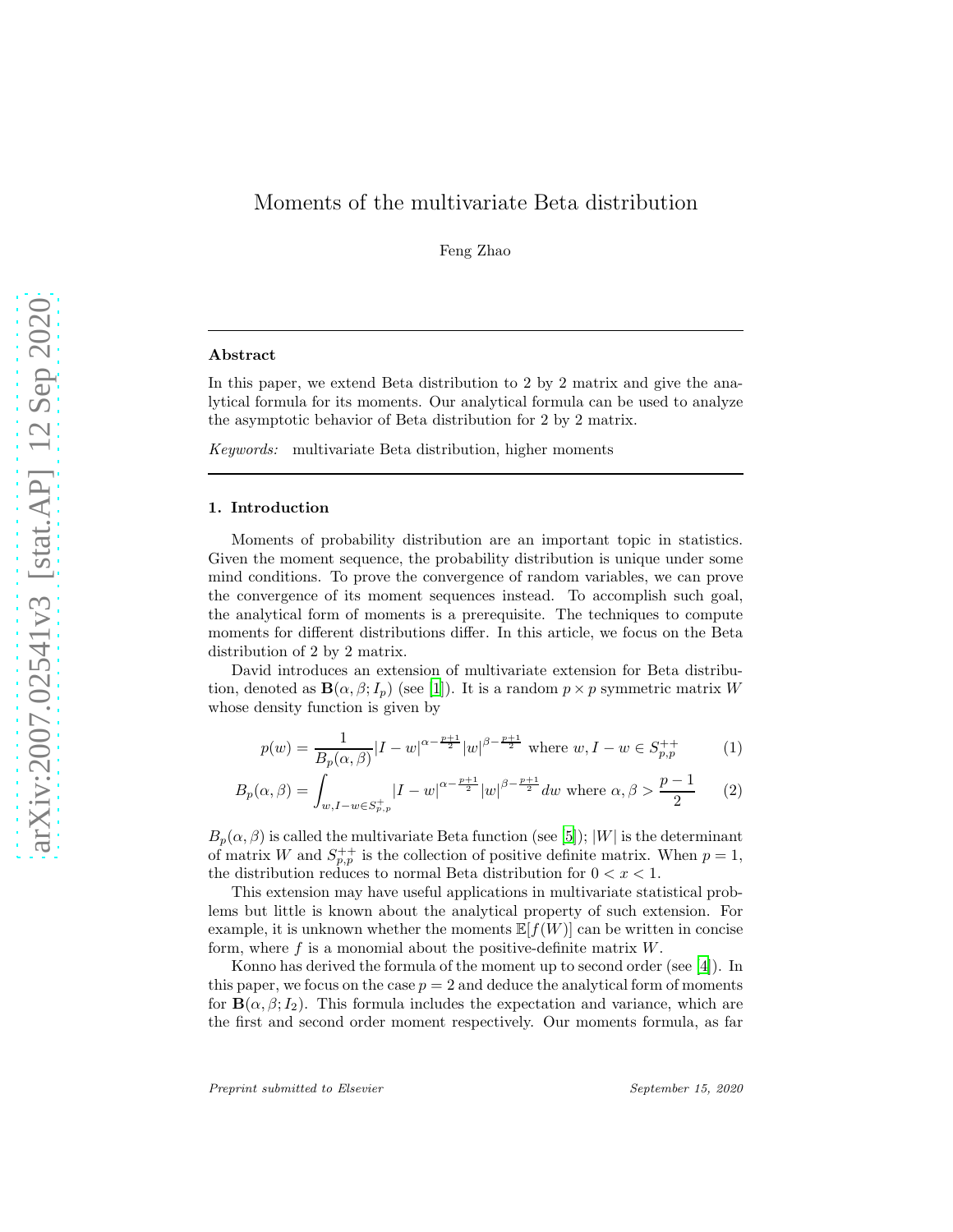as we know, is novel and can be used directly in the computation related with multivariate Beta models instead of approximating numerical integration.

In this article, the following notation convention is adopted:  $W = \begin{pmatrix} X & Z \\ Z & Y \end{pmatrix}$ is the symmetric random matrix to be considered. Its density function is given by Equation [\(1\)](#page-0-0), which can also be treated as the joint density function of  $X, Y, Z$ .  $|W| = XY - Z^2$ . Let  $\mathbb{E}_{\alpha,\beta}[f(X, Y, Z)] = \int f(x, y, z)p(w)dw$  denotes the expectation with  $\mathbf{B}(\alpha,\beta;I_2)$  where  $f(\cdot,\cdot,\cdot)$  is an arbitrary function with three variables. We will compute  $\mathbb{E}_{\alpha,\beta}[f(X,Y,Z)]$  when  $f(X,Y,Z)$  takes the monomial form:  $f(X, Y, Z) = X^m Y^r Z^{2t}$ .

#### 2. Marginal Distribution

In this section we will compute  $\mathbb{E}_{\alpha,\beta}[f(X,Y,Z)]$  for  $f(X,Y,Z) = X^m$  and show that  $X$  is one dimensional Beta distribution. To accomplish our goals, we need the following lemma:

<span id="page-1-2"></span>**Lemma 1.** Let  $A = XY - Z^2, B = 1 - X - Y + A$ , then we have

$$
\mathbb{E}_{\alpha,\beta}[Af(X,Y,Z)] = \frac{\alpha(\alpha-1/2)}{(\alpha+\beta)(\alpha+\beta-1/2)}\mathbb{E}_{\alpha+1,\beta}[f(X,Y,Z)]\tag{3}
$$

$$
\mathbb{E}_{\alpha,\beta}[Bf(X,Y,Z)] = \frac{\beta(\beta - 1/2)}{(\alpha + \beta)(\alpha + \beta - 1/2)} \mathbb{E}_{\alpha,\beta+1}[f(X,Y,Z)] \tag{4}
$$

*Proof.* For multivariate Beta function we have  $B_p(a, b) = \frac{\Gamma_p(a)\Gamma_p(b)}{\Gamma_p(a+b)}$  where  $\Gamma_p$ is the multivariate Gamma function (see [\[3\]](#page-4-3)). For  $p = 2$  we have  $\Gamma_2(a) =$  $\sqrt{\pi}\Gamma(a)\Gamma(a-1/2).$ 

$$
\frac{\mathbb{E}_{\alpha,\beta}[Af(X,Y,Z)]}{\mathbb{E}_{\alpha+1,\beta}[f(X,Y,Z)]} = \frac{B_2(\alpha+1,\beta)}{B_2(\alpha,\beta)}
$$
\n
$$
= \frac{\Gamma_2(\alpha+1)}{\Gamma_2(\alpha)} \frac{\Gamma_2(\alpha+\beta)}{\Gamma_2(\alpha+\beta+1)}
$$
\n
$$
= \frac{\Gamma(\alpha+1)}{\Gamma(\alpha)} \frac{\Gamma(\alpha+1/2)}{\Gamma(\alpha-1/2)} \frac{\Gamma(\alpha+\beta)}{\Gamma(\alpha+\beta+1)} \frac{\Gamma(\alpha+\beta-1/2)}{\Gamma(\alpha+\beta+1/2)}
$$
\n
$$
= \frac{\alpha(\alpha-1/2)}{(\alpha+\beta)(\alpha+\beta-1/2)}
$$

Thus Equation [\(3\)](#page-1-0) is proved and Equation [\(4\)](#page-1-1) follows similarly.

<span id="page-1-1"></span><span id="page-1-0"></span> $\Box$ 

Using the above Lemma, we give the main conclusion of this section:

<span id="page-1-3"></span>**Theorem 1.**  $\mathbb{E}_{\alpha,\beta}[X^m] = \prod_{i=0}^{m-1} \frac{\alpha+i}{\alpha+\beta+i}$ , and X follows Beta distribution Beta $(\alpha,\beta)$ . *Proof.* Since the position of X and Y is symmetric,  $\mathbb{E}_{\alpha,\beta}[X] = \mathbb{E}_{\alpha,\beta}[Y]$ . Taking the expectation about Beta<sub>2</sub>( $\alpha$ , $\beta$ ) on both sides of  $B = 1 - X - Y + A$  and using the conclusion of Lemma [1,](#page-1-2) we have

$$
\frac{\beta(\beta-1/2)}{(\alpha+\beta)(\alpha+\beta-1/2)} = 1 - 2\mathbb{E}_{\alpha,\beta}[X] + \frac{\alpha(\alpha-1/2)}{(\alpha+\beta)(\alpha+\beta-1/2)}
$$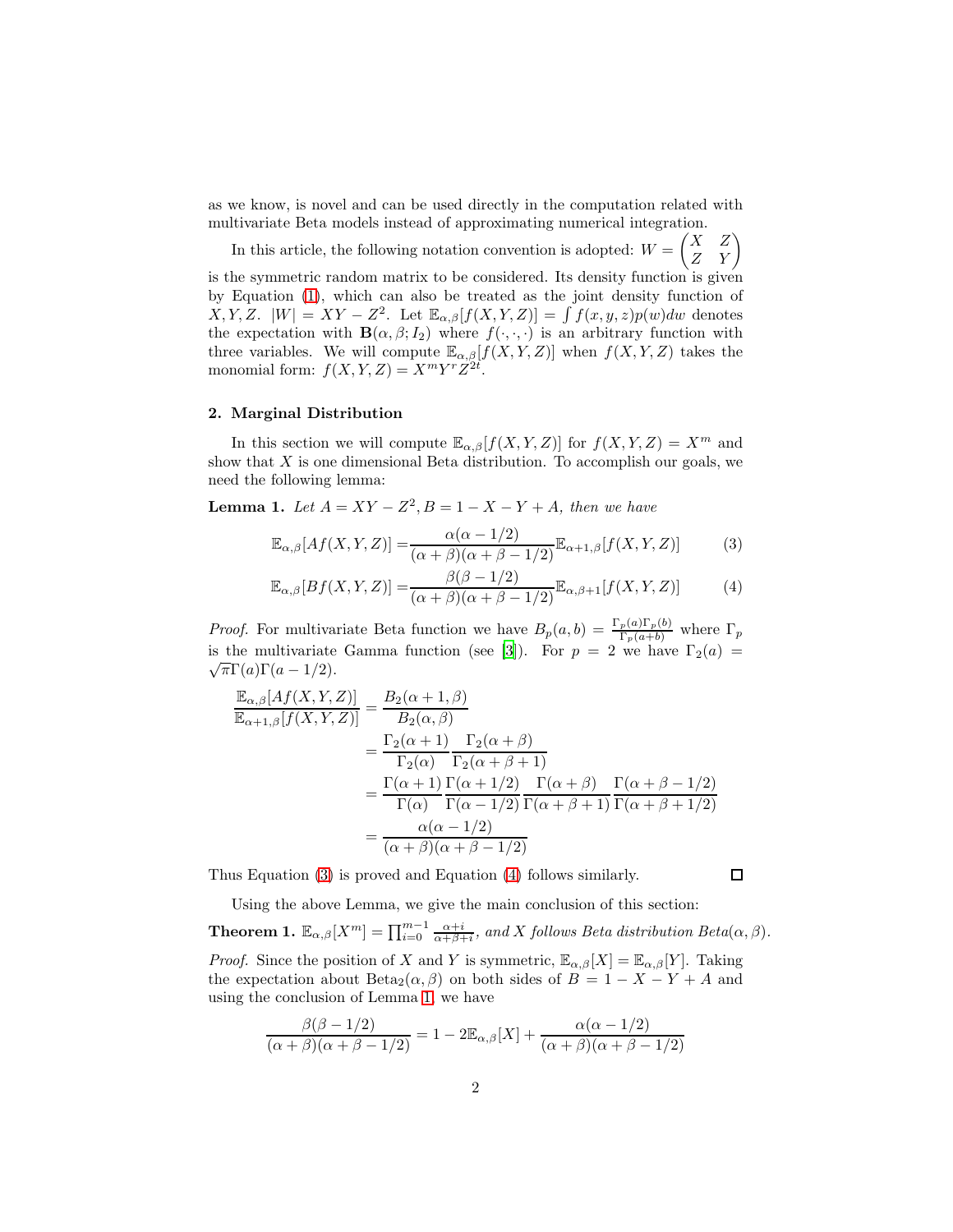Solving the about equation we get  $\mathbb{E}_{\alpha,\beta}[X] = \frac{\alpha}{\alpha+\beta}$ . Recursively using Equation [\(3\)](#page-1-0) with  $f(X, Y, Z) = X$  we have  $\mathbb{E}_{\alpha, \beta}[X^m] = \prod_{i=0}^{m-1} \frac{\alpha + i}{\alpha + \beta + i}$ . This expression of moments is the same with that of Beta distribution on bounded interval  $[0, 1]$ , we conclude that X is actually Beta distribution  $B(\alpha, \beta)$ .  $\Box$ 

## 3. Mixed Moments

In this section, we further compute  $\mathbb{E}_{\alpha,\beta}[X^m Y^r Z^t]$ . By symmetric property  $\mathbb{E}_{\alpha,\beta}[X^m Y^r Z^{2t+1}] = 0.$  Therefore we only need to consider the case when the power of Z is even. Firstly We consider the case when  $r = 0$ :

#### <span id="page-2-1"></span>Theorem 2.

<span id="page-2-0"></span>
$$
\mathbb{E}_{\alpha,\beta}[X^m Z^{2t}] = \frac{(2t-1)!!}{2^t} \prod_{i=0}^{t-1} \frac{\beta+i}{(\alpha+\beta+i-1/2)} \frac{\prod_{i=0}^{t+m-1} \alpha+i}{\prod_{i=0}^{2t+m-1} \alpha+\beta+i} \qquad (5)
$$

*Proof.* We use induction to show Equation [\(5\)](#page-2-0) is true. Firstly, Equation [\(5\)](#page-2-0) is true for  $t = 0$  from Theorem [1.](#page-1-2) Let  $A, B$  be the same as those in Lemma 1. Suppose Equation [\(5\)](#page-2-0) holds for  $\mathbb{E}[Z^{2t-2}X^m]$ , using  $Z^2 = XY - A = X(1 - X - A)$  $A + B$ ) – A, then

$$
\mathbb{E}_{\alpha,\beta}[Z^{2t}X^{m}] = \mathbb{E}_{\alpha,\beta}[Z^{2t-2}X^{m}(X-X^{2}+AX-BX-A)]
$$
\n
$$
= \mathbb{E}_{\alpha,\beta}[Z^{2t-2}(X^{m+1}-X^{m+2})] + \mathbb{E}_{\alpha,\beta}[AZ^{2t-2}(X^{m+1}-X^{m})]
$$
\n
$$
- \mathbb{E}_{\alpha,\beta}[BZ^{2t-2}X^{m+1}]
$$
\n
$$
= \left(1 - \frac{\alpha+t+m}{\alpha+\beta+2t+m-1}\right) \mathbb{E}_{\alpha,\beta}[Z^{2t-2}X^{m+1}]
$$
\n
$$
+ \frac{\alpha(\alpha-1/2)}{(\alpha+\beta)(\alpha+\beta-1/2)} \mathbb{E}_{\alpha+1,\beta}[Z^{2t-2}(X^{m+1}-X^{m})]
$$
\n
$$
- \frac{\beta(\beta-1/2)}{(\alpha+\beta)(\alpha+\beta-1/2)} \mathbb{E}_{\alpha,\beta+1}[Z^{2t-2}X^{m+1}]
$$
\n
$$
= \frac{\beta+t-1}{\alpha+\beta+2t+m-1} \mathbb{E}_{\alpha,\beta}[Z^{2t-2}X^{m+1}]
$$
\n
$$
+ \frac{(\alpha+t+m)(\alpha-1/2)}{(\alpha+\beta+2t-1+m)(\alpha+\beta+t-3/2)}
$$
\n
$$
\cdot \left(1 - \frac{\alpha+\beta+2(t-1)+m+1}{\alpha+t+m}\right) \mathbb{E}_{\alpha,\beta}[Z^{2t-2}X^{m+1}]
$$
\n
$$
- \frac{(\beta+t-1)(\beta-1/2)}{(\alpha+\beta+2t-1+m)(\alpha+\beta+t-3/2)} \mathbb{E}_{\alpha,\beta}[Z^{2t-2}X^{m+1}]
$$
\n
$$
= \frac{(t-1/2)(\beta+t-1)}{(\alpha+\beta+t-3/2)(\alpha+\beta+2t+m-1)} \mathbb{E}_{\alpha,\beta}[Z^{2t-2}X^{m+1}]
$$

Using Equation [\(5\)](#page-2-0) for  $t-1$  we can get the same form of expression for t.  $\Box$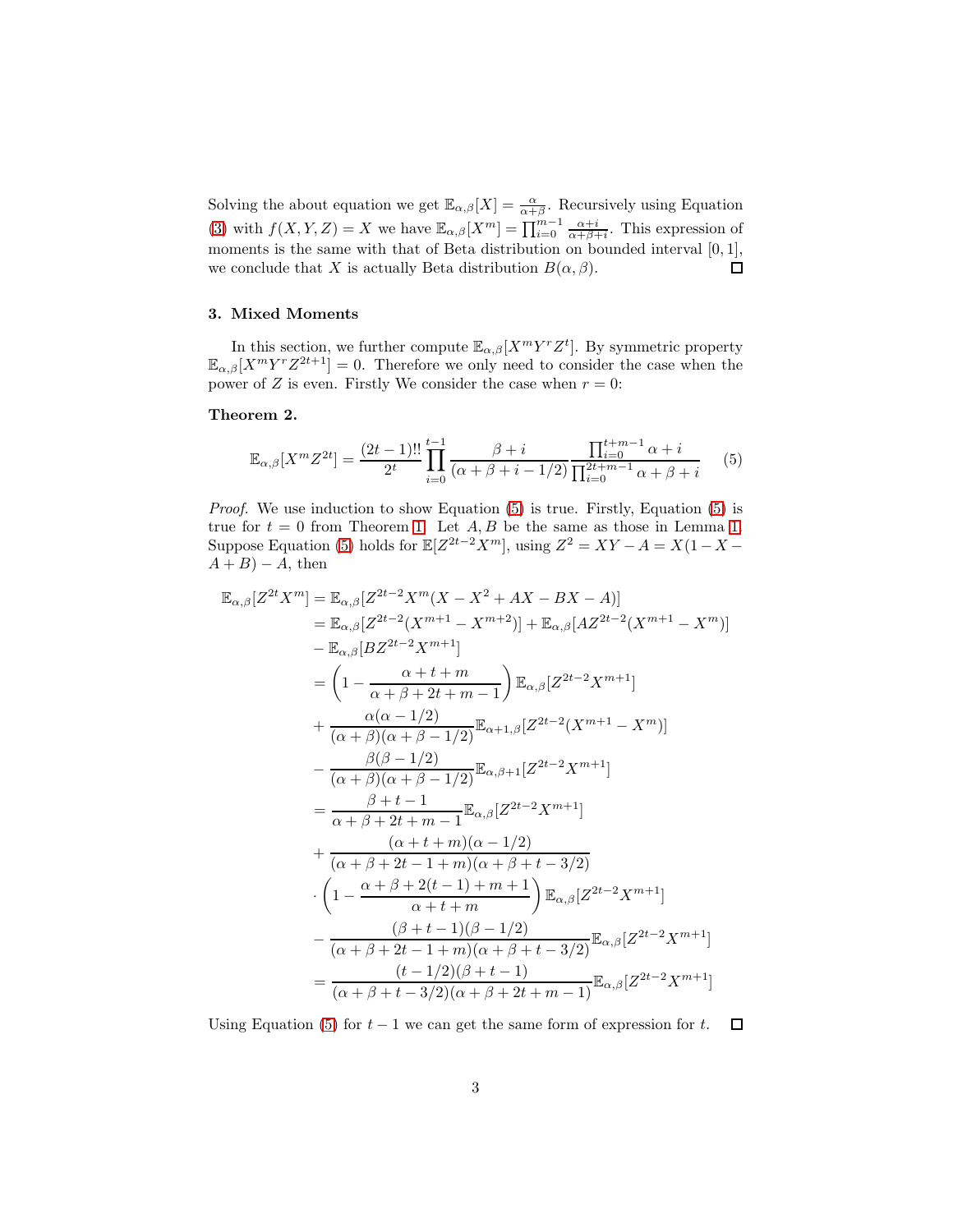From Theorem [2,](#page-2-1) we can get the general formula for the mixed moment when  $m \geq r$ :

## <span id="page-3-0"></span>Corollary 1.

$$
\mathbb{E}_{\alpha,\beta}[X^m Y^r Z^{2t}] = \frac{(2t-1)!!}{2^t} \frac{\prod_{j=0}^{t-1} (\beta+j)}{\prod_{j=0}^{t+r-1} (\alpha+\beta-1/2+j)} \frac{\prod_{j=0}^{t+m-1} (\alpha+j)}{\prod_{j=0}^{2t+m-1} (\alpha+\beta+j)}
$$

$$
\sum_{i=0}^{r} \frac{1}{2^i} {r \choose i} \prod_{j=1}^i (2t-1+2j) \frac{\prod_{j=0}^{i-1} (\alpha-1/2+j)}{\prod_{j=0}^{i-1} (\alpha+\beta+j+2t+m)}
$$
(6)

Since  $\mathbb{E}_{\alpha,\beta}[X^m Y^r Z^{2t}] = \mathbb{E}_{\alpha,\beta}[X^r Y^m Z^{2t}]$ , when  $m < r$  we can exchange m with  $r$  and then use Corollary [1.](#page-3-0)

*Proof.* From Lemma [1,](#page-1-2) we have  $X^m Y^r Z^{2t} = X^{m-r} (A + Z^2)^r Z^{2t}$ . Using binomial theorem we have  $\mathbb{E}_{\alpha,\beta}[X^m Y^r Z^{2t}] = \sum_{i=0}^r {r \choose i} \mathbb{E}_{\alpha,\beta}[A^{r-i} X^{m-r} Z^{2(t+i)}].$ Then using Equation [\(3\)](#page-1-0) recursively we have

$$
\mathbb{E}_{\alpha,\beta}[A^{r-i}X^{m-r}Z^{2(t+i)}] = \prod_{j=0}^{r-i-1} \frac{(\alpha+j)(\alpha+j-1/2)}{(\alpha+j+\beta)(\alpha+j+\beta-1/2)}
$$

$$
\mathbb{E}_{\alpha+r-i,\beta}[X^{m-r}Z^{2(t+i)}]
$$

Using Theorem [2](#page-2-1) we can finally get the expression in Equation [\(6\)](#page-3-1).

<span id="page-3-1"></span> $\Box$ 

### 4. Case Study

In this section, we will give a natural example which illustrates how our result can be used. We will consider the random matrix  $S = QQ<sup>T</sup>$  where Q is  $n \times k$  random orthogonal matrix. We are interested in how  $\mathbb{E}[S_{11}^m S_{12}^{2t}]$  changes as  $k \to \infty$  when  $r = \frac{k}{n}$  is fixed.

From Proposition 7.2 of [\[2](#page-4-4)],  $\begin{pmatrix} S_{11} & S_{12} \\ S_{21} & S_{22} \end{pmatrix}$  is exactly 2 by 2 random matrix of Beta distribution with parameter  $B(\frac{k}{2}, \frac{n-k}{2}, I_2)$ . Using Theorem [2,](#page-2-1) we could write  $\mathbb{E}[S_{11}^{m}S_{12}^{2t}] \sim \frac{(2t-1)!!}{2^t}$  $\frac{(-1)!!}{2^t} \frac{r^t (1-t)^{t+m}}{n^t} = O(n^{-t}).$  That is,  $\mathbb{E}[S_{11}^m S_{12}^{2t}]$  decreases in the order of  $n^{-t}$ .

## 5. Conclusion

We have derived the formula of moments for multivariate Beta distribution of 2 by 2 matrix. This result is helpful for analyzing other statistical properties of multivariate Beta distribution.